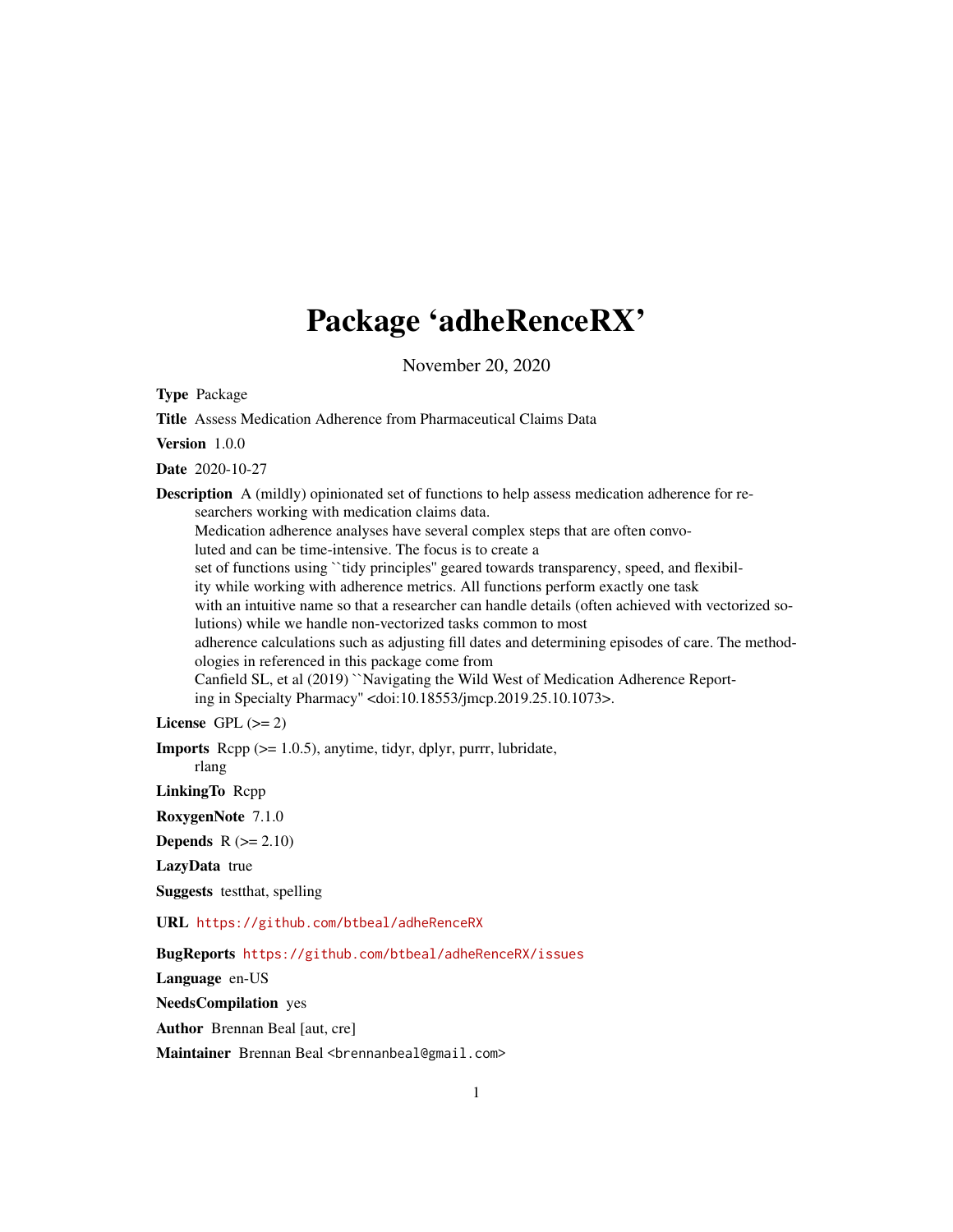<span id="page-1-0"></span>Repository CRAN

Date/Publication 2020-11-20 10:40:10 UTC

### R topics documented:

#### $\blacksquare$

big\_data\_toy *A Toy Claims* tibble *for Performance Demonstration*

#### Description

A toy pharmaceutical claims data set meant to be used to benchmark other algorithms

#### Usage

big\_data\_toy

#### Format

A tibble with 100,000 rows and 6 variables:

ID patient ID to be grouped by

date date of claim

days\_supply number of days supplied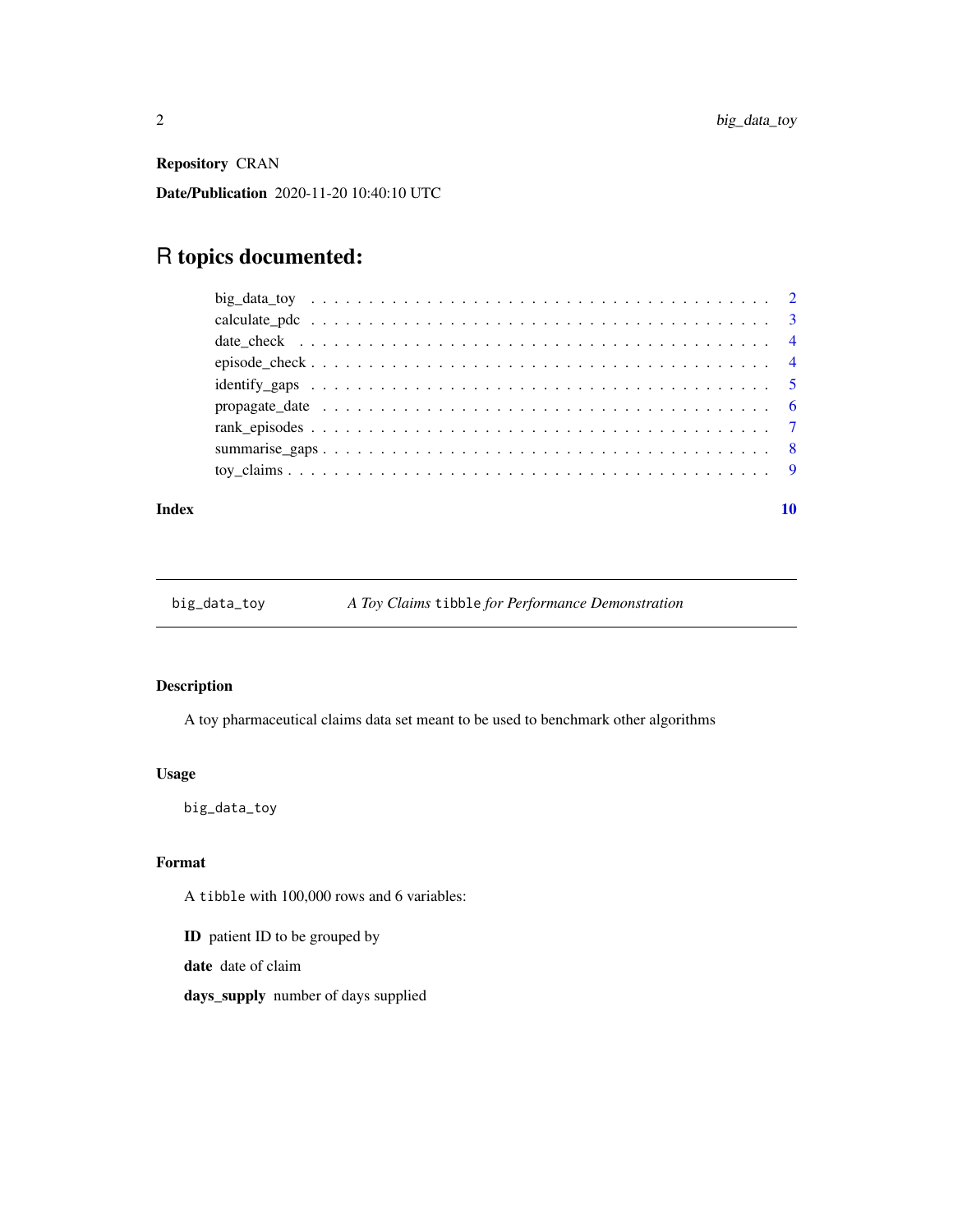<span id="page-2-0"></span>

Calculate the proportion of days covered (PDC) from a pharmaceutical claims database. This function is suggested only after one has properly adjusted their dates (propagate\_date()) and identified gaps in therapy (identify\_gaps()). This function calculates a length of total therapy as the first fill date to the last for a given grouping. Finally, if you'd like to view adherence by episodes after you have used rank\_episodes(), the function will re-adjust gaps for you so that the gap that defined the episode isn't included.

#### Usage

```
calculate_pdc(.data, .summarise = TRUE)
```
#### Arguments

| .data      | data frame                                                                                      |
|------------|-------------------------------------------------------------------------------------------------|
| summarise. | Logical value (defaulting to TRUE) indicating whether the output should be<br>summarised or not |

#### Value

a summarised tibble, by default, with proportion of days covered calculated

```
library(adheRenceRX)
library(dplyr)
toy_claims %>%
 group_by(ID) %>%
 propagate_date(.date = date, .days_supply = days_supply) %>%
 identify_gaps() %>%
 calculate_pdc()
#OR, one could group by the ID and episode of care like...
toy_claims %>%
 group_by(ID) %>%
 propagate_date(.date = date, .days_supply = days_supply) %>%
 identify_gaps() %>%
 rank_episodes(.permissible_gap = 30) %>%
 ungroup() %>%
 group_by(ID, episode) %>%
 calculate_pdc()
```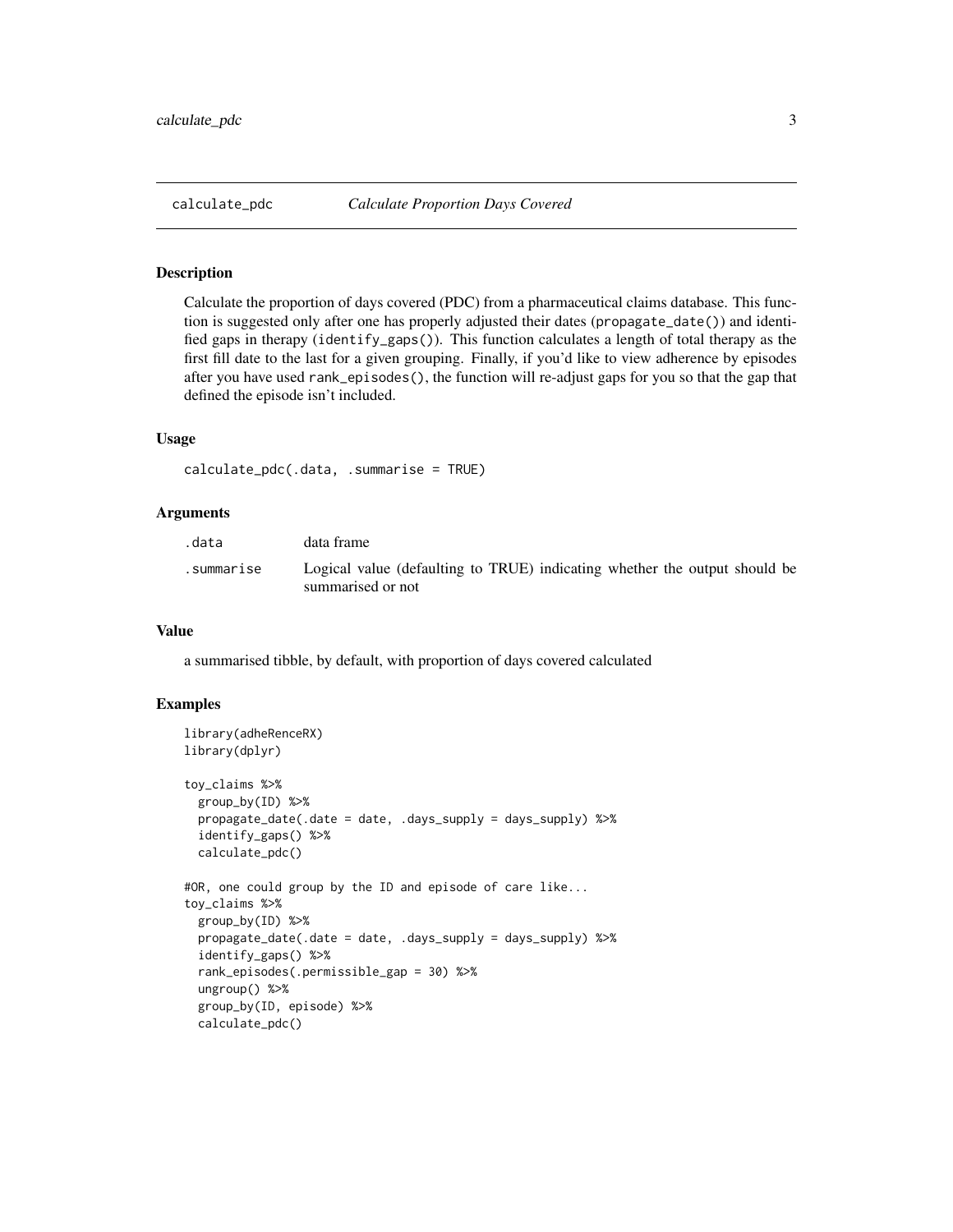<span id="page-3-0"></span>

This is a function meant to be utilized within propagate\_date() in order to adjust pharmaceutical claims dates to prevent overlapping in adherence calculations, per Canfield SL, Zuckerman A, Anguiano RH, Jolly JA, DeClercq J. Navigating the wild west of medication adherence reporting in specialty pharmacy. J Manag Care Spec Pharm. 2019;25(10):1073-77.

#### Usage

date\_check(df)

#### Arguments

df a claims data frame with a date of a medication claim and the corresponding days supply

#### Value

A new claims data frame with an appended column, adjusted\_date

| episode_check | Ranking Episodes of Care |
|---------------|--------------------------|
|               |                          |

#### Description

This is a helper function to assist rank\_episodes

#### Usage

```
episode_check(df)
```
#### Arguments

df a data frame with "gap", "initial\_rank", and "permi\_gap" columns appended from identify\_gaps()

#### Value

a data frame with an "episode" column appended, which ranks episodes of care in time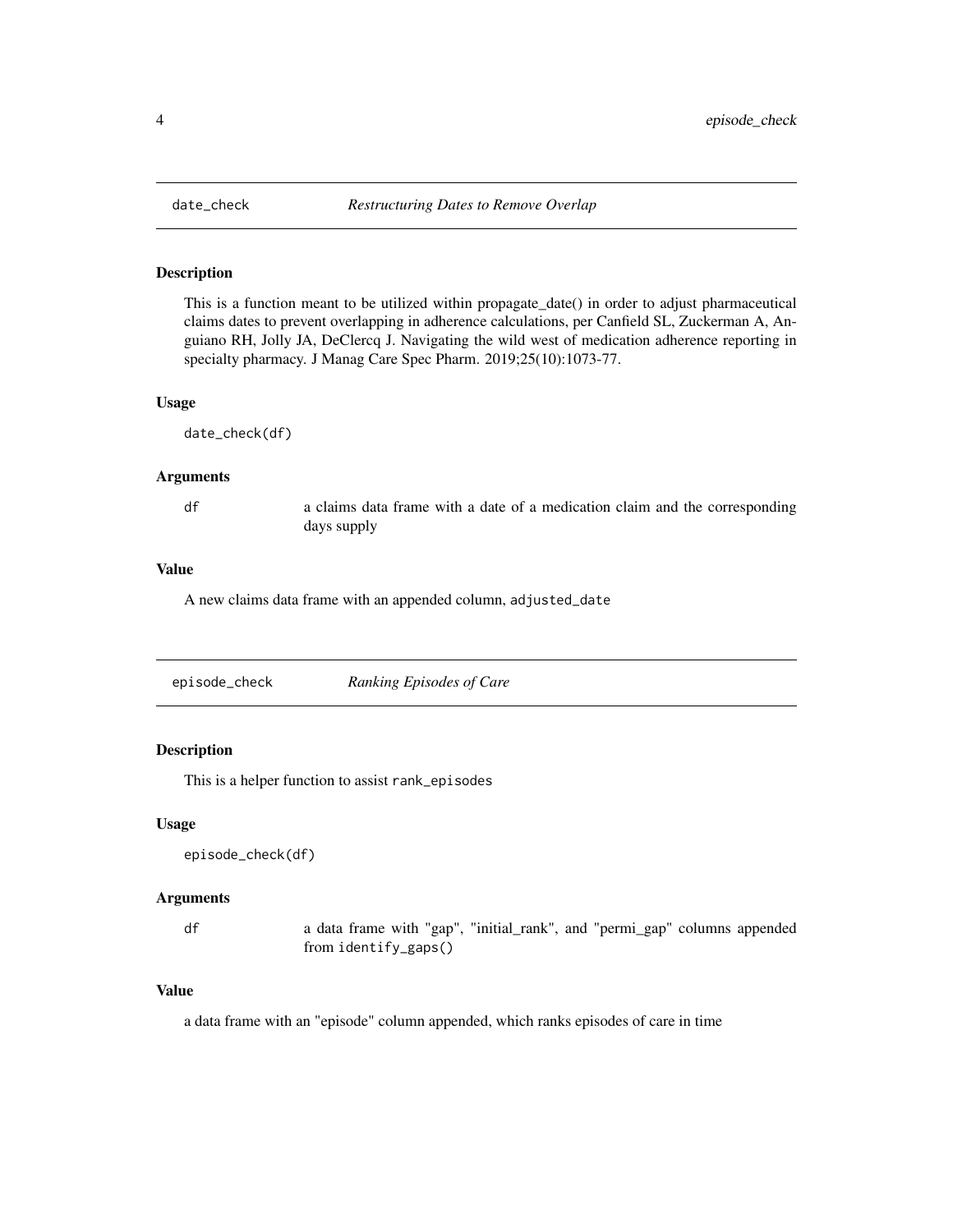<span id="page-4-0"></span>

Compute gaps in a patient's therapy from the end of their prior fill to the beginning of the next. This function assumes that one has arranged the dates and grouped appropriately outside of the function. The length of any gap will be appended to the row after the gap has occurred.

#### Usage

```
identify_gaps(.data)
```
#### Arguments

.data data frame

#### Value

A new claims tibble with an appended column, gap

#### Note

This function relies an adjusted\_date column to identify gaps in therapy. So, if you don't want to use propagate\_date() beforehand, you'll need to rename the date variable you wish to use to adjusted\_date.

```
library(adheRenceRX)
library(dplyr)
toy_claims %>%
  filter(ID == "D") %>%
  propagate_date(.date_var = date, .days_supply_var = days_supply) %>%
  identify_gaps()
```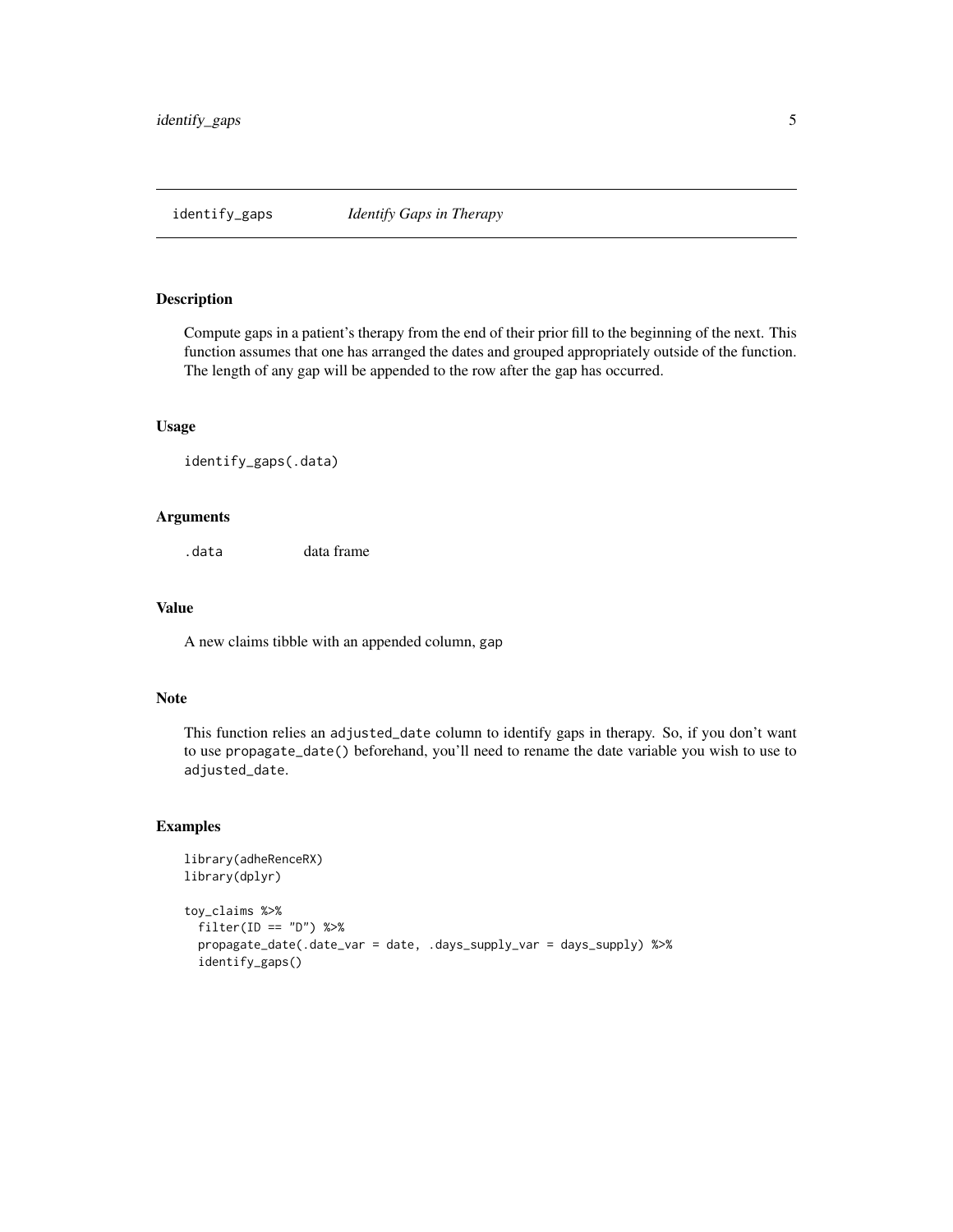<span id="page-5-0"></span>

When assessing pharmaceutical adherence, one should adjust overlapping dates forward for a specified group (e.g. patient ids or medication classes) so that there is no overlap in days supply. For example, if a patient receives a 30 days supply on January 1st, and another 15 days later, the next fill date should be moved up 15 days. This function is modeled after recommendations from Canfield SL, Zuckerman A, Anguiano RH, Jolly JA, DeClercq J. Navigating the wild west of medication adherence reporting in specialty pharmacy. J Manag Care Spec Pharm. 2019;25(10):1073-77.

#### Usage

```
propagate_date(.data, .date_var = NULL, .days_supply_var = NULL)
```
#### Arguments

| .data            | Data to be piped into the function                         |
|------------------|------------------------------------------------------------|
| .date_var        | Date, column indicating the date of a given fill           |
| .days_supply_var |                                                            |
|                  | Integer, column indicating the days supply of a given fill |

#### Value

The initial claims data frame with an appended column, adjusted\_date

#### Note

This function relies on [anydate](#page-0-0) to parse the users date variable into a date class. So, for most columns passed to .date\_var, this function will run without warning or error. For example, anydate(30) will return "1970-01-31" even though 30 is most likely a days supply. If strange results are produced, double check that the date variable being specified is indeed a fill date.

```
library(adheRenceRX)
library(dplyr)
toy_claims %>%
 filter(ID == "D") %>%
 propagate_date(.date_var = date, .days_supply_var = days_supply)
```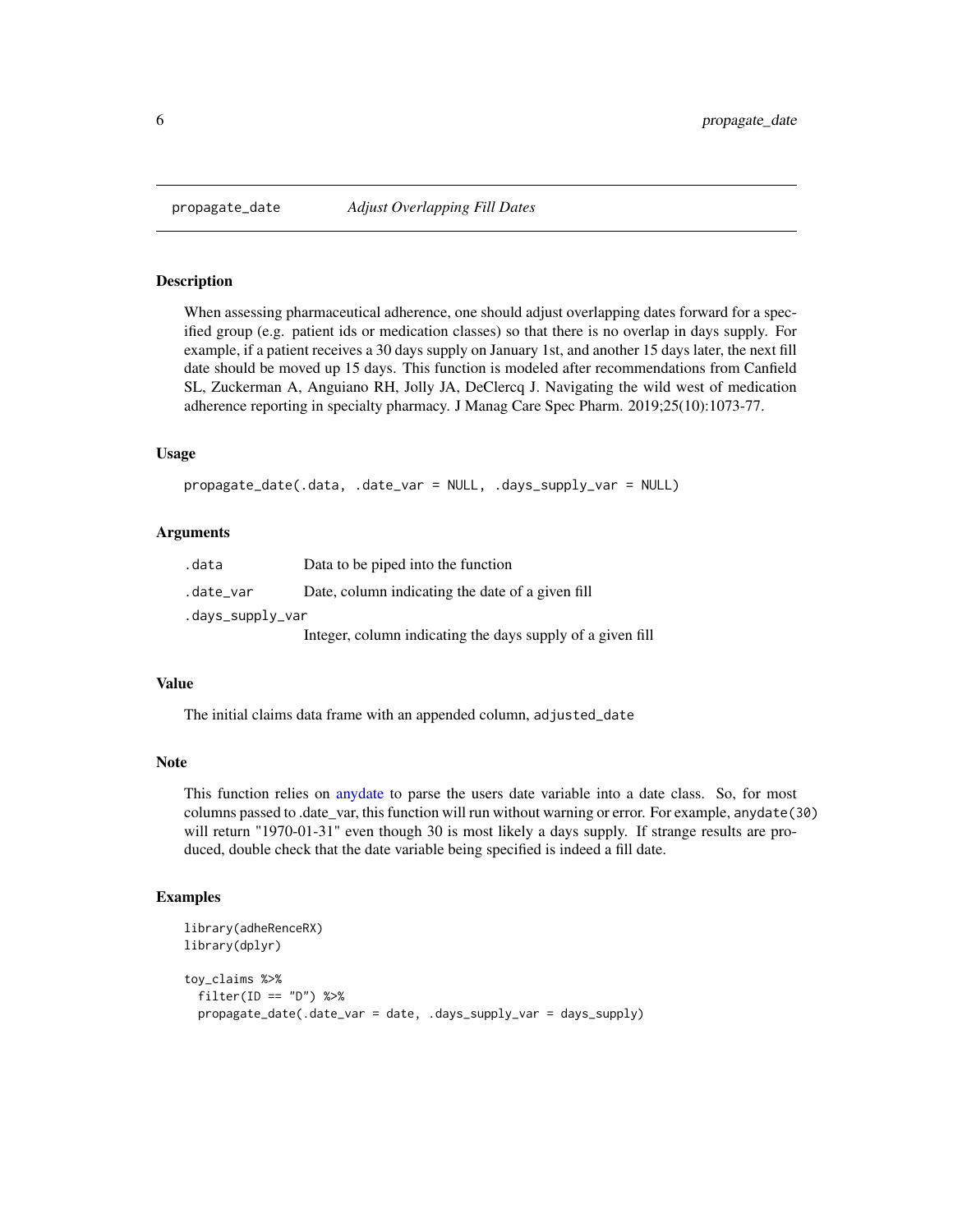<span id="page-6-0"></span>

This function identifies and labels all episodes of care for a given patient in chronological order. A new episode begins after a specified gap in therapy has occurred. It is meant to be used after one has appropriately adjusted dates (propagate\_date()) and identified gaps in therapy (identify\_gaps()).

#### Usage

```
rank_episodes(.data, .permissible_gap = NULL, .initial_rank = 1)
```
#### Arguments

| .data            | Data frame with a "gap" column appended from identify gaps $()$                           |
|------------------|-------------------------------------------------------------------------------------------|
| .permissible_gap |                                                                                           |
|                  | Integer value suggesting the maximum gap allowed before labeling a new episode<br>of care |
| .initial_rank    | Integer value to identify what the indexing rank should be (defaults to 1).               |

#### Value

The initial claims data frame with an episode column appended, which ranks episodes of care in time

#### Note

This function assumes an adjusted\_date column, which is produced by the propagate\_date() function and a gap column, which is produced by identify\_gaps(). If you would like to rank episodes of care using other dates and a separate column for gaps, you'll need to rename those columns before passing the frame to rank\_episodes(). Notably, this is on purpose as this step should almost always come after the former two.

```
library(adheRenceRX)
library(dplyr)
toy_claims %>%
  filter(ID == "D") %>%
  propagate_date() %>%
  identify_gaps() %>%
  rank_episodes(.permissible_gap = 20, .initial_rank = 1)
```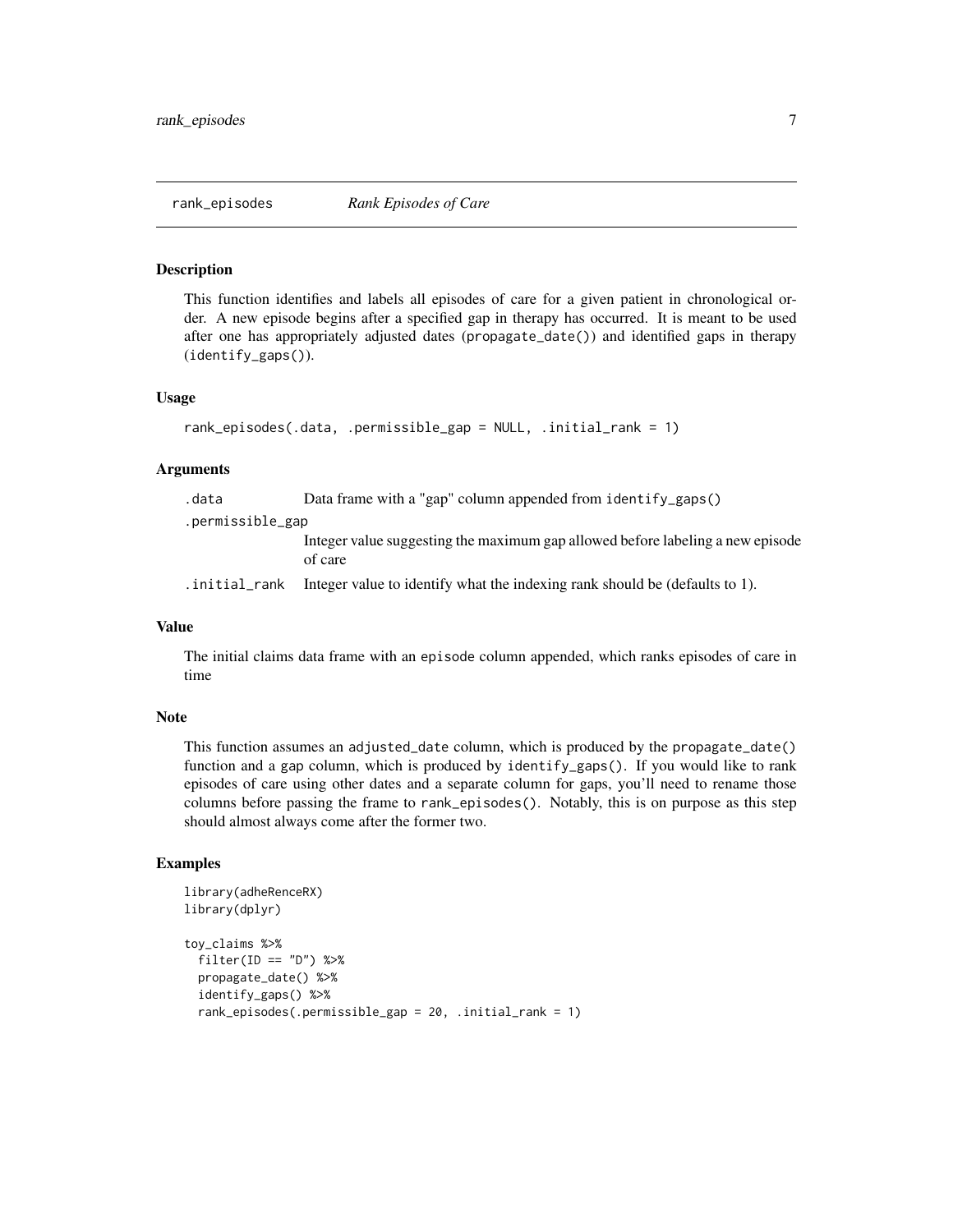<span id="page-7-0"></span>

This function serves as a convenience wrapper of dplyr::summarise(), which takes the grouped variables and summarises their gaps in therapy. This function is to be used after propagate\_date().

#### Usage

```
summarise_gaps(.data)
```
#### Arguments

.data Data to be piped into the function

#### Value

A summary of gaps in therapy

#### Note

This function relies an adjusted\_date column to identify gaps in therapy. So, if you don't want to use propagate\_date() beforehand, you'll need to rename the date variable you wish to use to adjusted\_date.

```
library(adheRenceRX)
library(dplyr)
toy_claims %>%
  filter(ID == "D") %>%
  propagate_date(.date_var = date, .days_supply_var = days_supply) %>%
  summarise_gaps()
```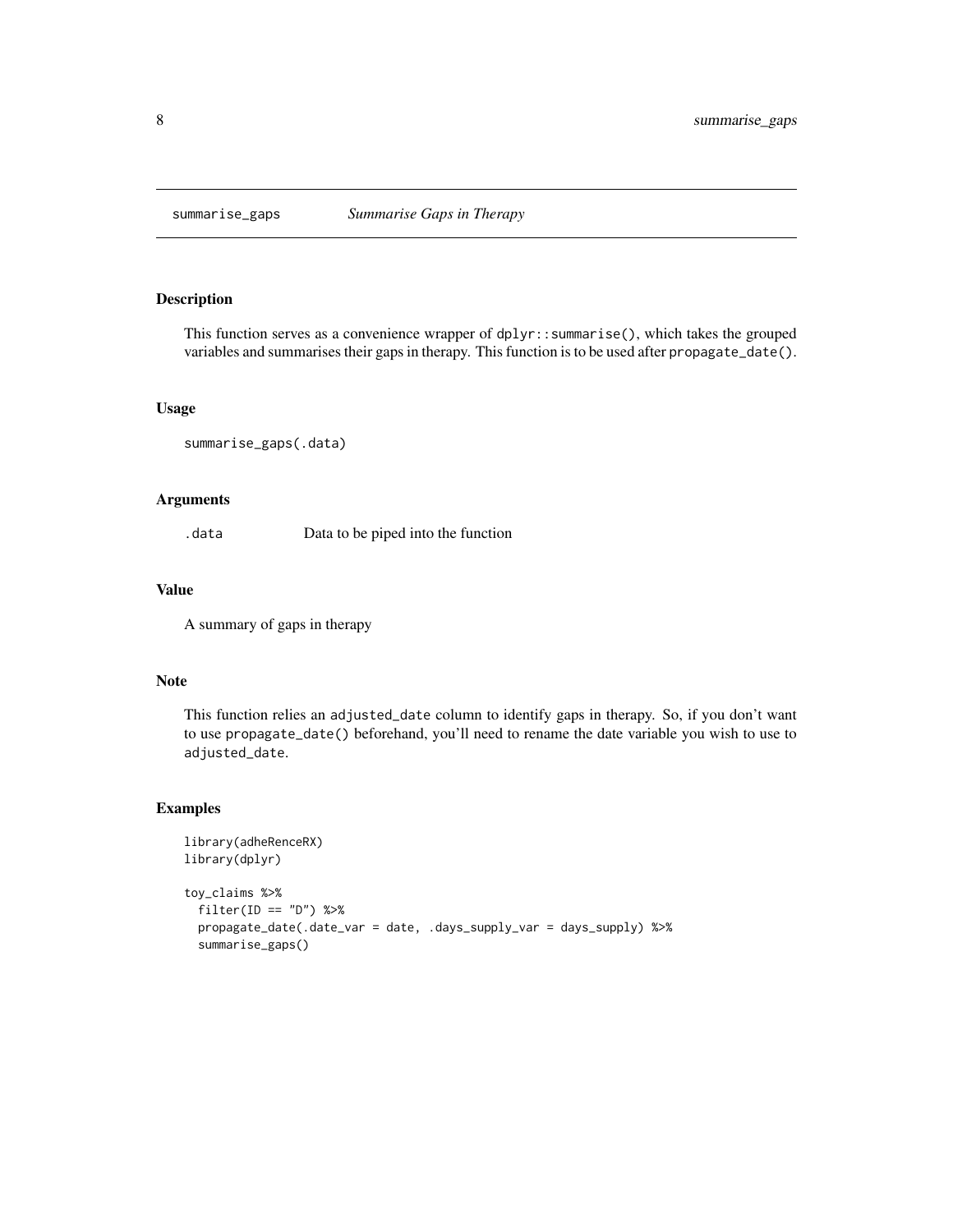<span id="page-8-0"></span>This mock patient claims tibble is meant to test adheRenceRX with scenarios presented in Figure 1. of Canfield SL, Zuckerman A, Anguiano RH, Jolly JA, DeClercq J. Navigating the wild west of medication adherence reporting in specialty pharmacy. J Manag Care Spec Pharm. 2019;25(10):1073- 77

#### Usage

toy\_claims

#### Format

A tibble with 22 rows and 3 variables:

ID patient ID to be grouped by

date date of claim

days\_supply number of days supplied